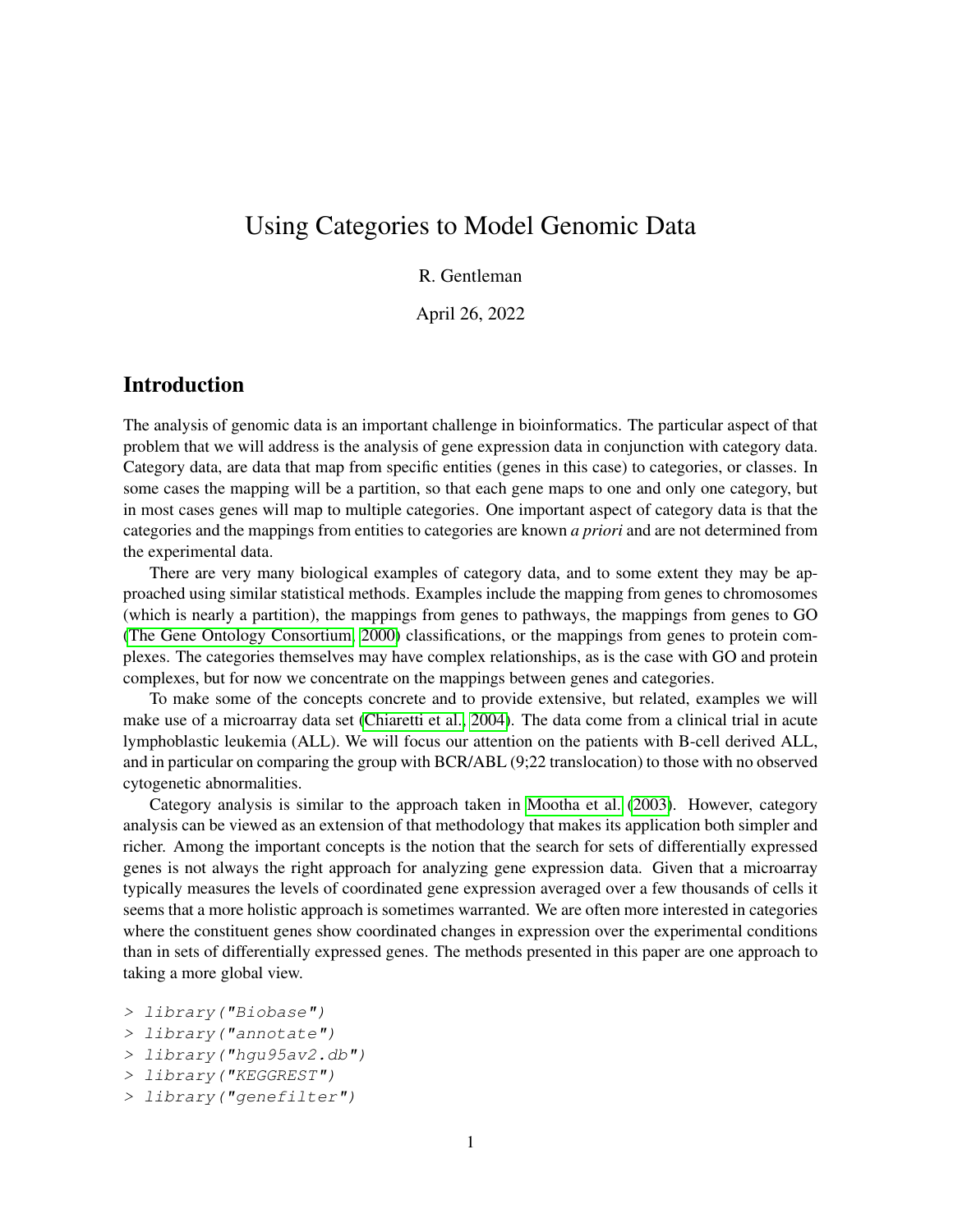```
> library("Category")
> library("ALL")
```
Let's consider the comparison of two different groups, or phenotypes and we assume that there are some number of DNA microarrays that have been obtained for each group. The actual method of comparing the expression levels in the two groups is, in some sense, irrelevant to the subsequent discussion and readers can easily substitute their own favorite methods. We refer readers to [von Heydebreck et al.](#page-13-3) [\(2004\)](#page-13-3) or [Smyth](#page-13-4) [\(2004\)](#page-13-4) for a general discussion of some of the issues involved in gene filtering. Here we will use a *t*-test.

First we subset the ALL data to the two phenotypes that we would like to compare, those with BCR/ABL and those with no cytogenetic abnormalities, labeled NEG.

```
> ## subset of interest: 37+42 samples
> data(ALL)
> esetA <- ALL[, intersect(grep("^B", as.character(ALL$BT)),
+ which(as.character(ALL$mol) %in% c("NEG", "BCR/ABL")))]
> esetA@annotation = "hgu95av2"
> esetA$mol.biol = factor(esetA$mol.biol)
> esetASub = nsFilter(esetA, var.cutoff=0.5)$eset
> ##set up some colors
>
> BCRcols = ifelse(esetASub$mol == "BCR/ABL","goldenrod", "skyblue")
> library("RColorBrewer")
> cols = brewer.pal(10, "RdBu")
>
```
### Category Analysis

We have a set of data where there have been G measurements on each of n samples. We use E to denote the  $G$  by  $n$  data matrix. We consider the case where a univariate test statistic can be computed for each entity (gene in our case) and denote the resulting  $G$  vector by  $x$ .

There is a given fixed set of categories, C, and a set of entities (genes)  $\mathcal G$  from which we can compute the incidence matrix A, where  $a[i, j] = 1$  if entity j is in category i. The question of interest is the identification of the elements of  $z = Ax$  that are unusually large or small.

#### Implementation

Consider the two-sample problem. Assume that there are  $n$  microarrays available, and that they have collected data on  $n$  samples under two conditions. Suppose that we have chosen to use a test statistics, T. There are several different methods of generating values of  $x_T$  under the null hypothesis that there is no difference between the two conditions. These include permuting the sample labels, carrying out a bootstrap simulation, or using any one of a number of other methods for generating a reference distribution. Once this reference distribution,  $\{x^b\}_{b=1}^B$  has been computed, it induces a distribution on z, where  $z^b = Ax^b$ . Hence, for each  $z_i$  we can compute marginal tests of whether that particular  $z_i$  is extreme relative to the joint distribution.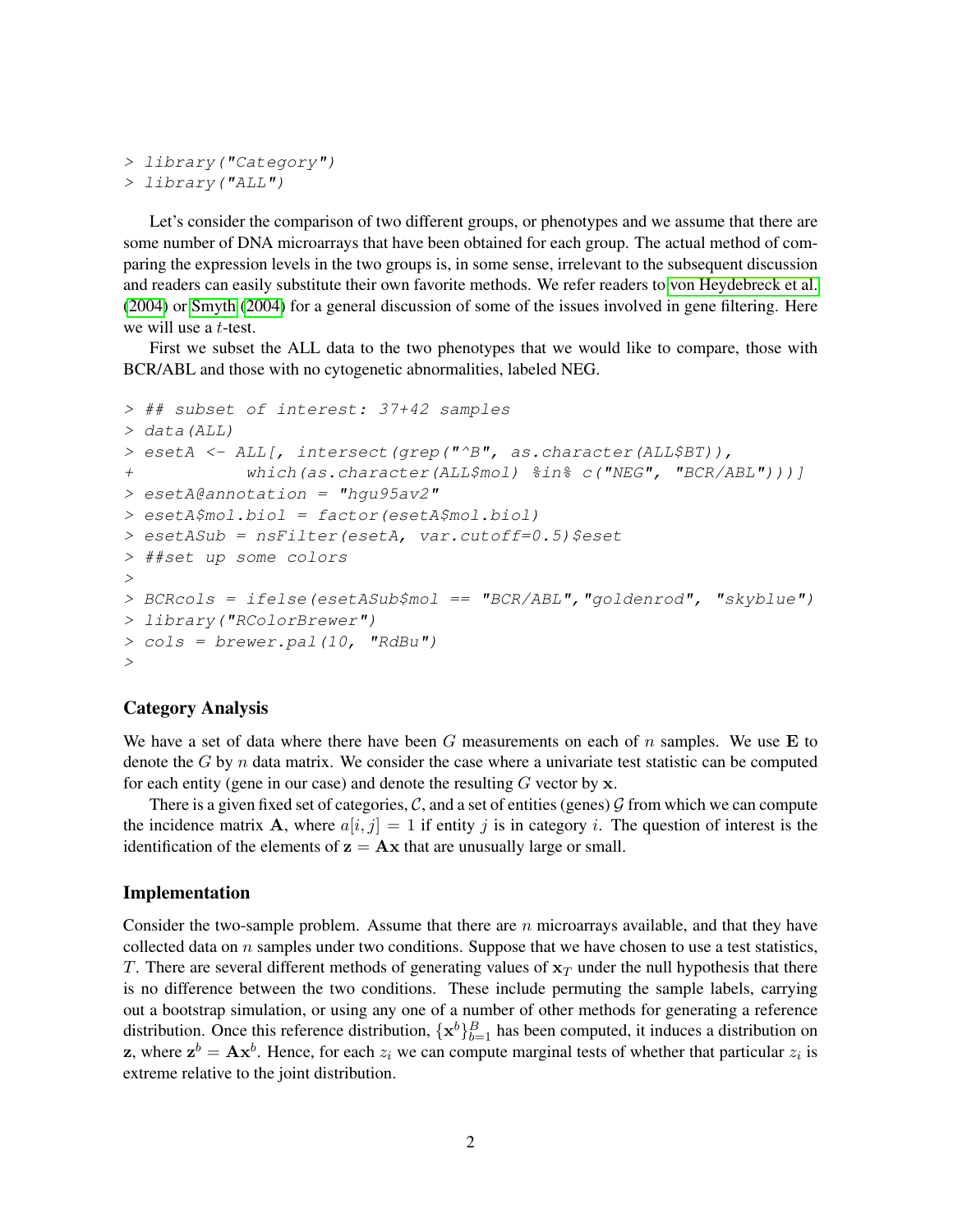#### Parametric Assumptions

Suppose that X is multivariate  $N(\mu, \Sigma)$ . The statistics are computed as  $\mathbf{Z} = \mathbf{A}\mathbf{X}$ , and hence Z also follows a multivariate Normal distribution with mean  $A\mu$  and variance  $A\Sigma A'$ . But if  $\Sigma$  is unknown then it is not possible to carry out inference on **Z**. For our situation  $\Sigma$  is too large to easily be estimated.

We note that if  $X$  is made up of two sample t-statistics with n reasonably large then the elements of X are approximately  $N(0, 1)$  random variables. If the genes were independent Z divided by the square root of the row sums of A will itself be approximately multivariate Normal with mean zero and  $\Sigma$  will be the  $m$  by  $m$  identity matrix. We use this approximation below.

To carry this out we make use of the rowttests function in the genefilter package.

```
> ttests = rowttests(esetASub, "mol.biol")
> ##find the probes that we are going to use
> fL = findLargest(featureNames(esetASub), abs(ttests$statistic), "hgu95av2")
> FL2 = probes2Path(fl. "hqu95av2")> length(fL2)
[1] 2058
> inBoth = fL sin\ names (fL2)
> fL = fL[inBoth]
\rightarrow
```
In the computation to get fL2 we first found all duplicate mappings to LocusLink identifiers and then selected the one with the largest t–statistic. Note that we passed the absolute value of the observed t–statistic in and so obtain the most extreme value. Then we remove all LocusLink identifiers that do not map to any known pathway and find that we have 2058 genes left.

In the next code segment, we first reorder the genes by the  $f12$  values and then compute t-tests, on a per row basis, using  $mod$ . biol variable in the phenotypic data to define the groups.

```
> eS = esetASub[match(names(fL2), featureNames(esetASub)),]
> tobs = rowttests(eS, "mol.biol")
```
Next we create the adjacency matrix that maps genes/probes to pathways. We compute Amat and rearrange its columns to follow the order of genes.

```
> Amat = t (PWAmat ("hqu95av2"))
> AmER = Amat [, names(fL)]
```
We will make the decision that we are not interested in pathways that have fewer than 5 members that are in the experimentally observed genes. In your own analysis, you will need to adapt this choice.

```
> rs = rowSums(AmER)
> AmER2 = AmER[rs>5,]
> rs2 = rs(rs>5)> nCats = length(rs2)
```
There are 193 pathways (categories) that will be used for the analysis.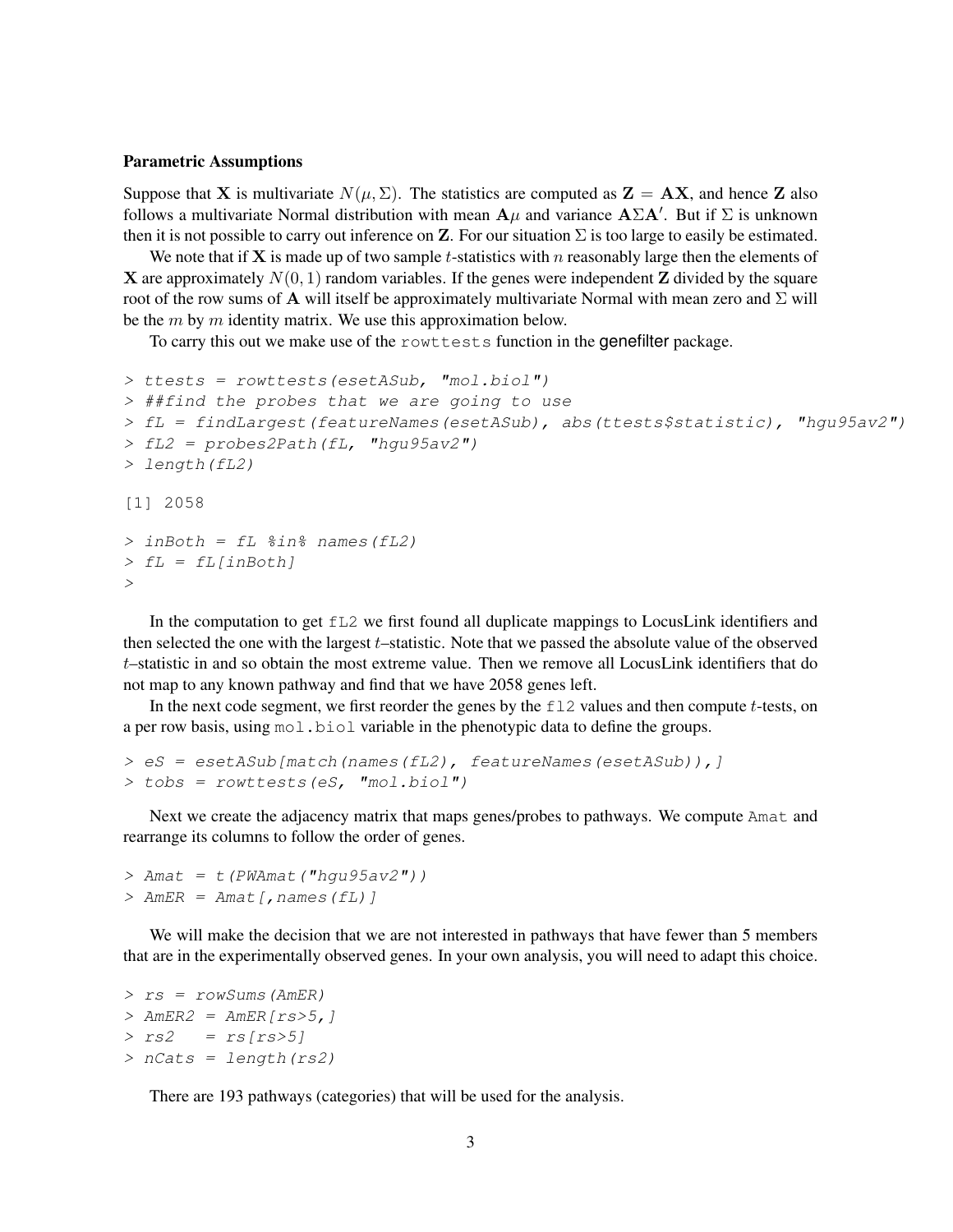#### > qqnorm(tA)



<span id="page-3-0"></span>Figure 1: A qq-plot where each point represents a different category (in this case a pathway). There is one pathway with a remarkably low value.

```
> ##compute observed stats
> tA = AmER2 %*% tobs$statistic
> tA = tA/sqrt(rs2)> names(tA) = row.names(AmER2)
>
```
And now we can examine the resultant qq-plot, which is shown in Figure [1.](#page-3-0)

In Figure [1](#page-3-0) we see that there is one pathway for which the aggregate statistic seems to be unusually large, and negative. While there are a number of pathways that seem to have elevated levels of activity among those with BCR/ABL, the ribosome pathway stands out with a large and negative aggregate statistic. We can find that pathway and examine the data a bit more. Then in the next section we make use of the permutation approach to assess significance.

 $>$  by TT = names (tA) [ tA< -7] >

Figure [2](#page-4-0) suggests that the level of activity among genes involved in the Ribosome pathway seems larger in those labeled NEG than the samples from patients with BCR/ABL. Perhaps indicating that ribosomal activity is suppressed in those with BCR/ABL.

We can further investigate the relationship between gene expression and the Ribosome pathway by examining heatmaps for this pathway. First, we examine the heatmap for those genes that were selected by our filtering approach, Figure [3,](#page-5-0) the colors in the top bar for Figure [3](#page-5-0) are gold for BCR/ABL and blue for NEG, while in Figure [4](#page-6-0) they are green for males and grey for females.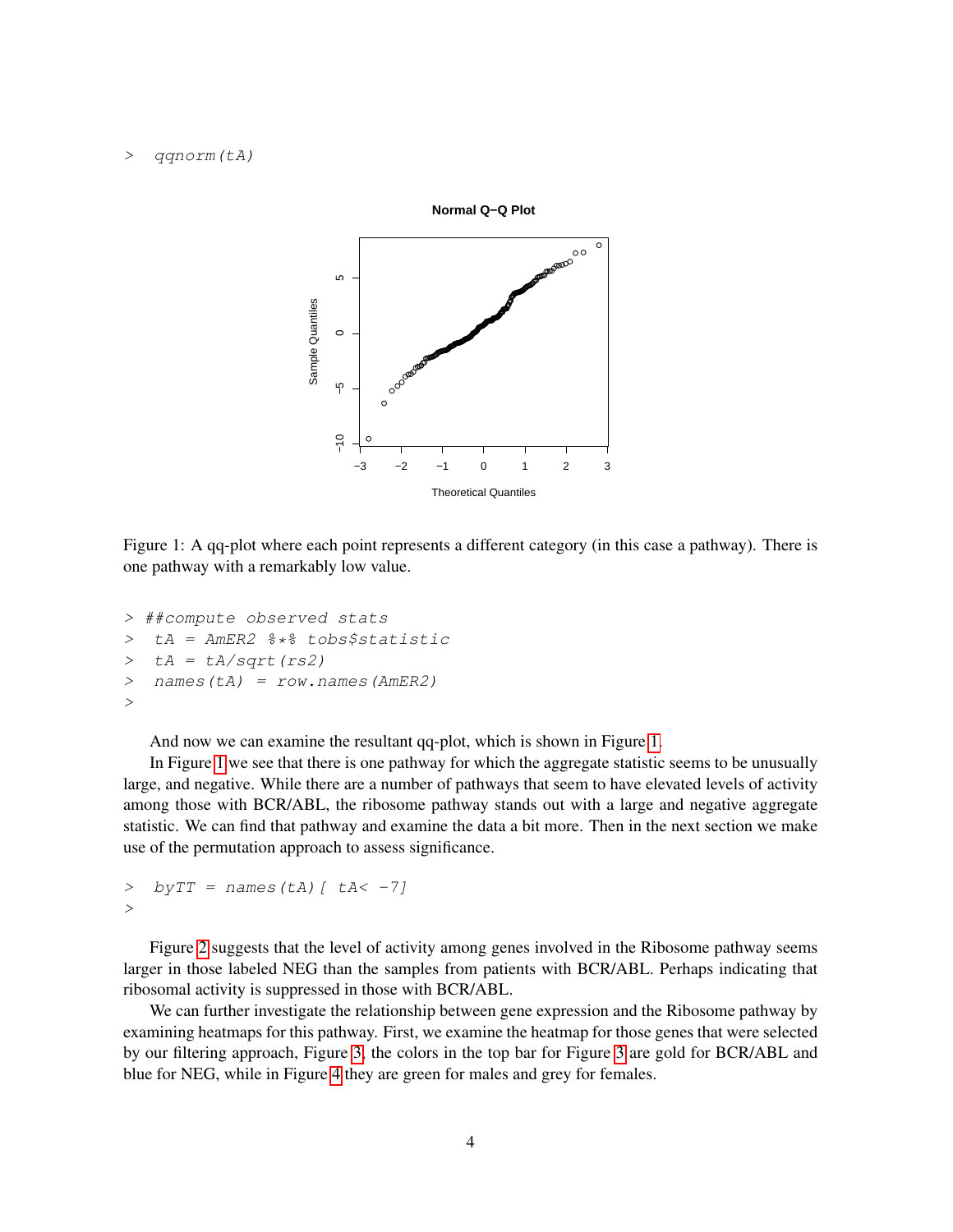



<span id="page-4-0"></span>Figure 2: The mean plot for the Ribosome pathway. Each point represents a gene in the pathway and the x-value is determined by the mean expression in the BCR/ABL group while the y-value is determined by the mean in the NEG group.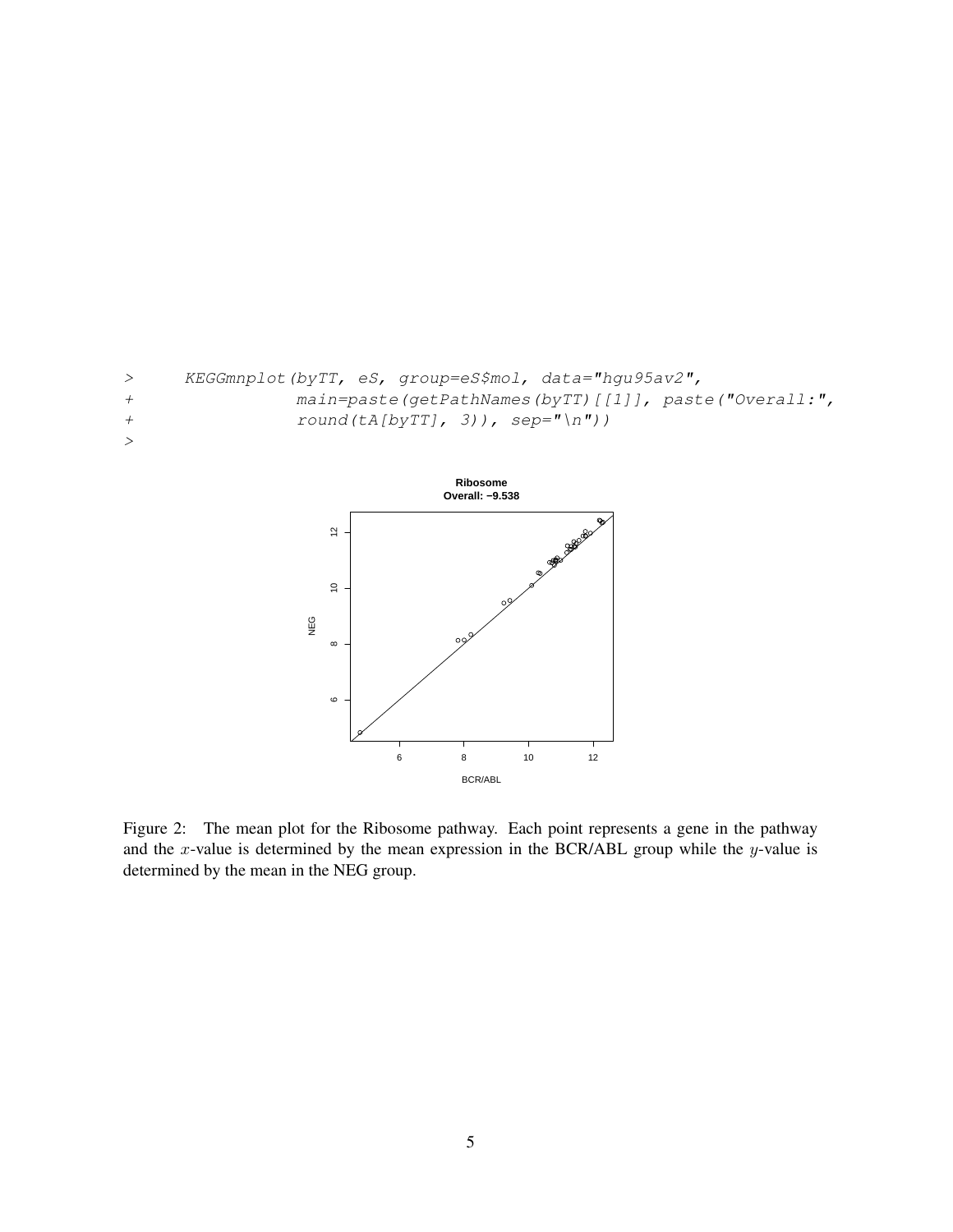```
> tmp1 = KEGG2heatmap(byTT, eS, data="hgu95av2",
+ main=paste(getPathNames(byTT)[[1]], paste("Overall:",
+ round(tA[byTT], 3)), sep="\n"), col=hmcol,
+ ColSideColors=spcol)
>
```


<span id="page-5-0"></span>Figure 3: The heatmap for the category with the Ribosome pathway, using all gene.

```
> hmcol <- rev(colorRampPalette(brewer.pal(10, "RdBu"))(256))
> spcol <- ifelse(eS$mol.biol=="BCR/ABL", "goldenrod", "skyblue")
```
Here the patterns of expression do not seem to corroborate the finding. Yes there are differences in the patient samples with respect to the expression of mRNA for ribosomal mRNAs, but the differences are not so striking. So what is going on? Well, one of the genes gives us a hint - if you examine the heatmap carefully you will notice that one probe seems to be expressed in one set of samples and not in another - and the probe is  $41214$  at, which corresponds to RPS4Y1, which is a sex-linked ribosomal protein. If we then redraw the heatmap but color the sidebar according to sex, (green for males and slate for females) we see that these probes almost exactly separate the males and females (and suggest that there may be some errors in the meta-data).

So we have found something that appears to be real, at least biological, but which may well be uninteresting. Gender is slightly confounded with the relationship between BCR/ABL and NEG cytogenetics and hence we will sometimes find effects that may be more correctly attributed to sex. To better understand this effect it will be necessary to modify the testing procedure so that sex can be adjusted for. This is reasonably straightforward and involves fitting a per gene linear model, with both a BCR/ABL effect and a sex effect and then using the standardized coefficients for the BCR/ABL effect in the GSEA analysis.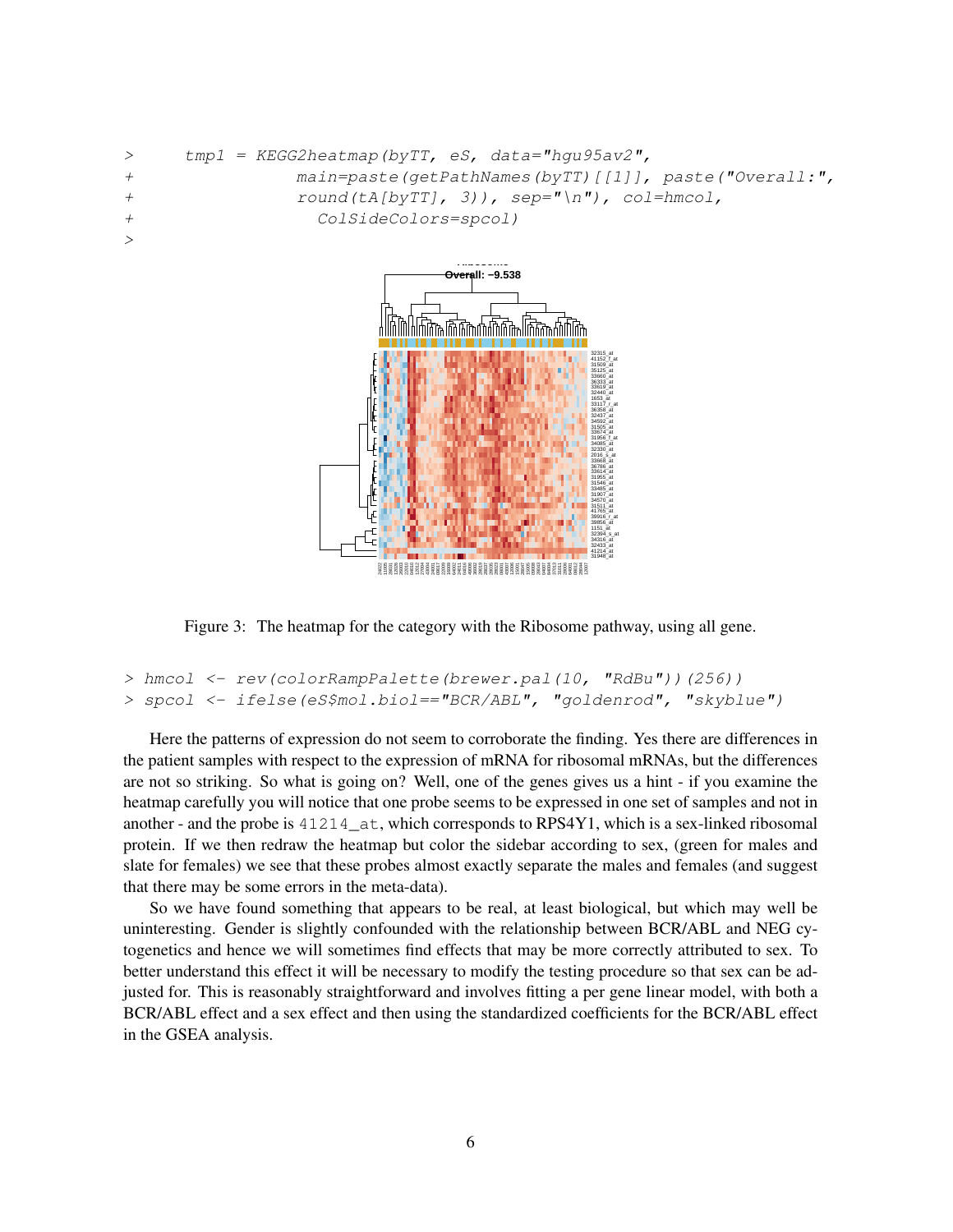```
> spcol2 <- ifelse(eS$sex=="M", "lightgreen", "slategrey")
> tmp2 = KEGG2heatmap(byTT, eS, data="hgu95av2",
+ main=paste(getPathNames(byTT)[[1]], paste("Overall:",
+ round(tA[byTT], 3)), sep="\n"), col=hmcol,
+ ColSideColors=spcol2)
>
                             Ribosome
                            Overall: −9.538
```


<span id="page-6-0"></span>Figure 4: A heatmap of the selected probes for mRNA in the Ribosome pathway. The color bar is green for males and grey for females.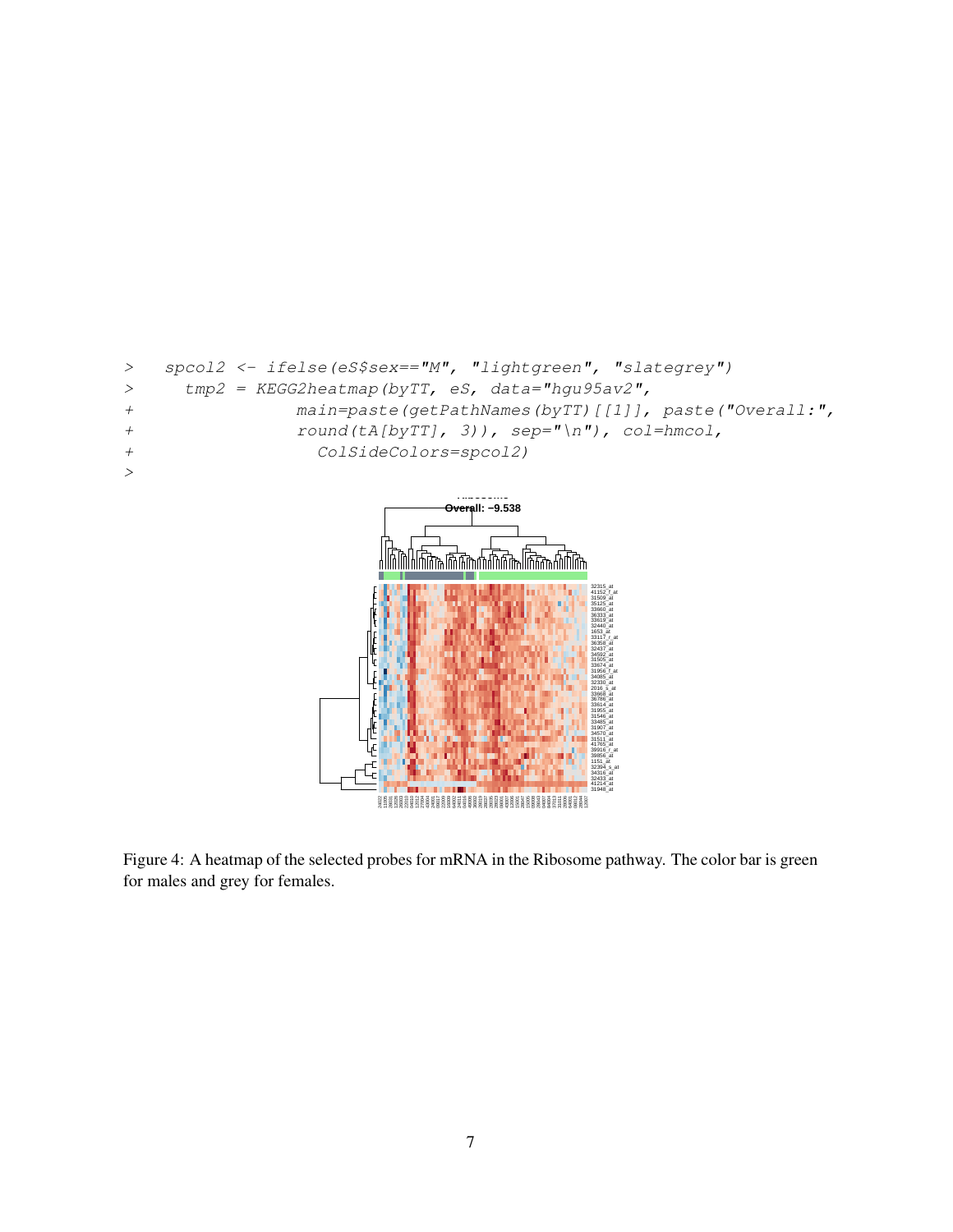### A permutation distribution

If you are uncomfortable with the Normal-theory argument given in the previous section then it is important to assess the significance of the observed test statistics with respect to a reference distribution. To that end, we consider permuting the sample labels (that is which of the two groups, BCR/ABL or NEG, a patient belongs to). In the code below we consider 500 permutations.

```
> v1 = ttperm(exprs(eS), eS$mol.biol, B=NPERM)
> permDm \leq matrix(0.0, nrow=length(v1$perms[[1]]$statistic),
+ ncol=length(v1$perms))
> for (j in 1:ncol(permDm)) {
+ permDm[ , j] <- v1$perms[[j]]$statistic
+ }
> permD = AmER2 %*% permDm
> ##no need to do this second step - if we don't do if for tobs
> permD2 = sweep(permD, 1, sqrt(rs2), \sqrt{''})
> pvals = matrix(NA, nr=nCats, ncol=2)
> dimnames(pvals) = list(row.names(AmER2), c("Lower", "Upper"))
> for(i in 1:nCats) {
+ pvals[i,1] = sum(permD2[i,] < tA[i])/NPERM
+ pvals[i, 2] = sum(permD2[i, ] > tA[i]) / NPERM+ }
> ord1 = order(pvals[,1])
> lowC = (row.names(pvals)[ord1])[pvals[ord1,1]< 0.05]
> highC = row. names(pvals)[pvals[, 2] < 0.05]> getPathNames(lowC)
% highC = row.na<br>% getPathNames<br>$`path:hsa03450`
[1] "Non-homologous end-joining"
$`path:hsa03450`<br>[1] "Non-homolog<br>$`path:hsa03010`
[1] "Ribosome"
$`path:hsa03010`<br>[1] "Ribosome"<br>$`path:hsa03440`
[1] "Homologous recombination"
$`path:hsa03440`<br>[1] "Homologous<br>$`path:hsa03320`
[1] "PPAR signaling pathway"
$`path:hsa03320`<br>[1] "PPAR signal<br>$`path:hsa03030`
[1] "DNA replication"
$`path:hsa03030`<br>[1] "DNA replica<br>$`path:hsa03008`
[1] "Ribosome biogenesis in eukaryotes"
$`path:hsa03008`<br>[1] "Ribosome bi<br>$`path:hsa03430`
```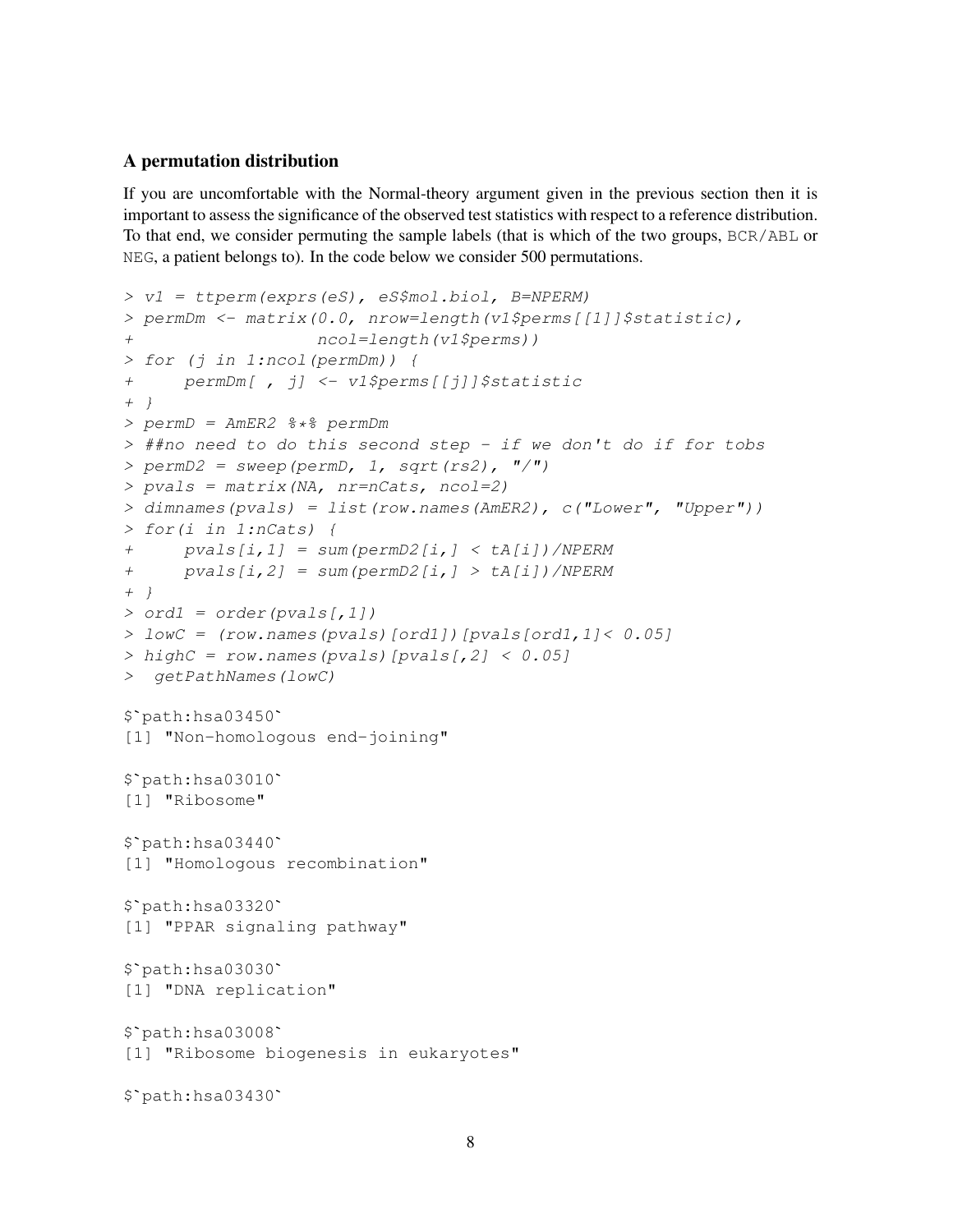[1] "Mismatch repair"

```
> lnhC = length(highC)
```
There are 55 pathways that have  $p$ -values less than 0.05 where the mean is higher in the BCR/ABL group. We print the

```
> getPathNames(highC)[1:5]
> getPathNames<br>$`path:hsa04610`
[1] "Complement and coagulation cascades"
$`path:hsa04610`<br>[1] "Complement<br>$`path:hsa04142`
[1] "Lysosome"
$`path:hsa04360`
[1] "Axon guidance"
$`path:hsa04360`<br>[1] "Axon guidar<br>$`path:hsa05130`
[1] "Pathogenic Escherichia coli infection"
$`path:hsa05130`<br>[1] "Pathogenic<br>$`path:hsa05131`
[1] "Shigellosis"
>
```
Notice that we have used quite a large  $p$ -value, although our adjustment should be for the 193 categories that we are testing, and so it will not be too dramatic. We can visualize the differences in group means, just as we did before. These are shown in Figures [5](#page-9-0) through [7.](#page-11-0)

Unfortunately, as we can see from the visualizations none of these category plots are especially compelling. If we return to the category Ribosome then we see that the permutation  $p$ -value is 0.988.

# Using other functions

04621 500 6.905757e-07

In the examples above we used, perhaps the simplest form of per category statistic, the summation. Extending the model to deal with virtually any other per-category function is quite simple and support for doing this is available with the (very simple) applyByCategory function.

```
> med = applyByCategory(tobs$statistic, AmER2, FUN=median)
> wt = applyByCategory(tobs$statistic, AmER2,
+ FUN = function(x) with(wilcox.test(x), c(statistic, p=p.valule))
> head(t(wt[, order(wt[2,])]))
       V p
03010  0 1.455192e-11
```

```
9
```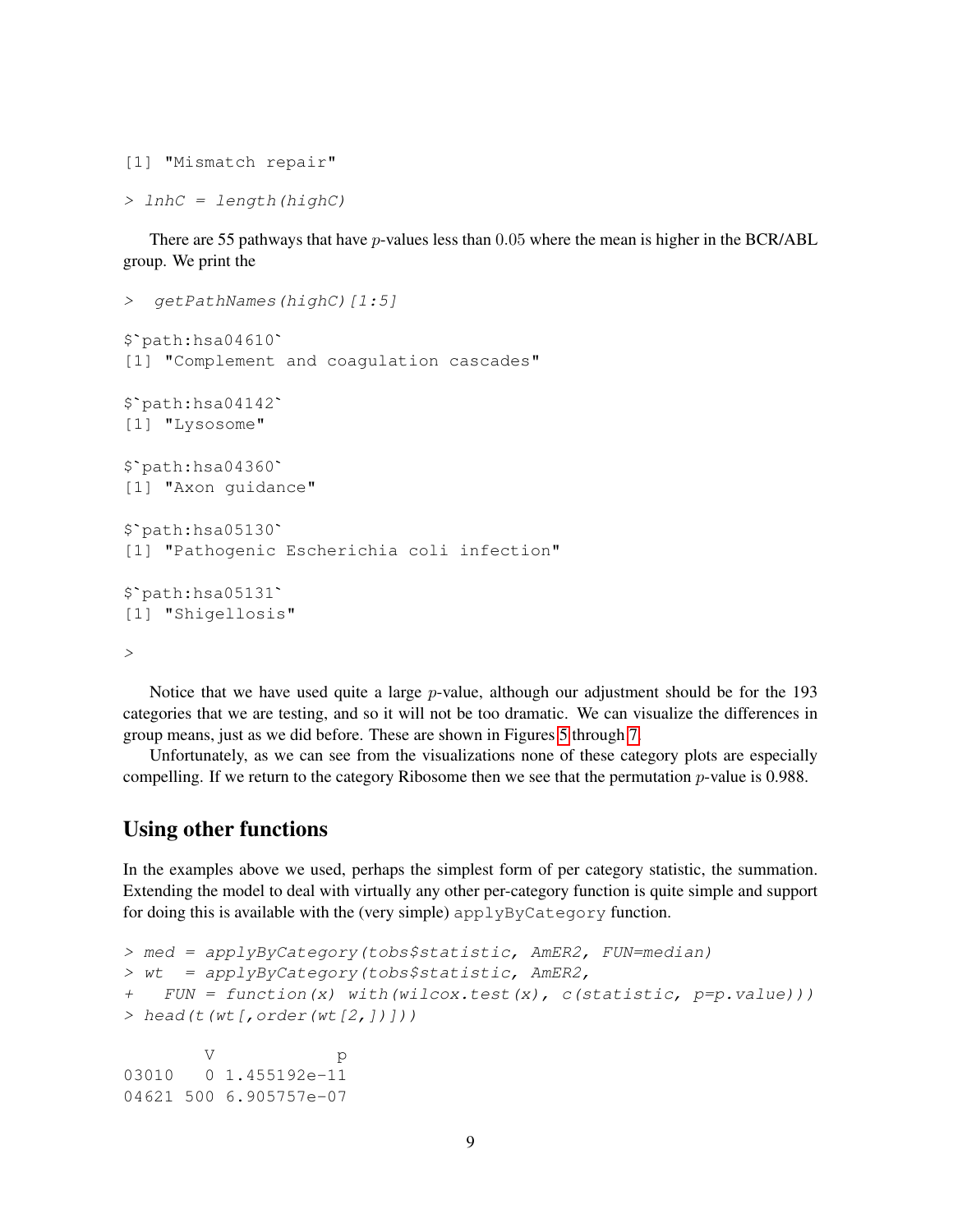



<span id="page-9-0"></span>Figure 5: The per category mean plot for pathways that are deemed to be differentially expressed using a permutation approach.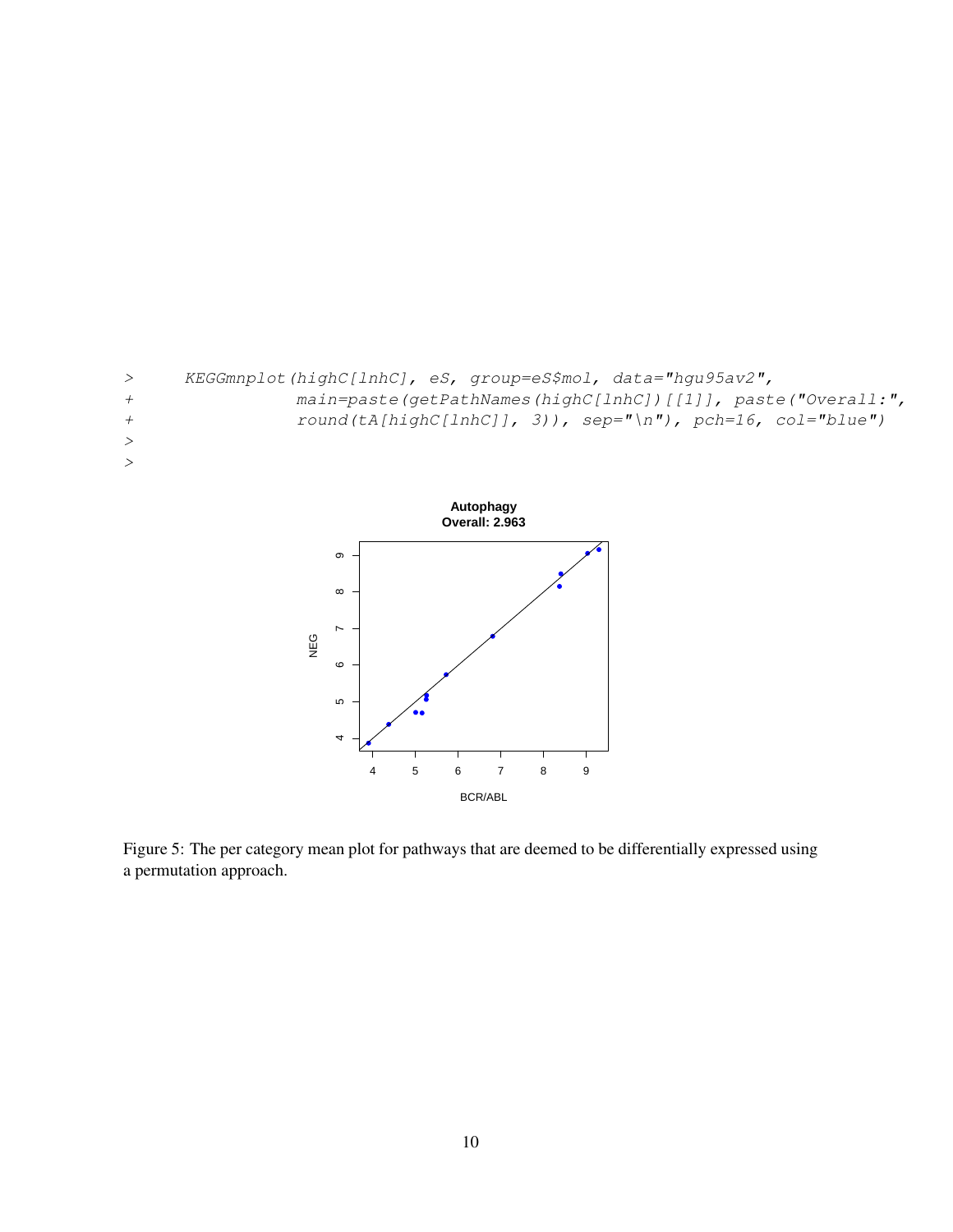



Figure 6: The per category mnplot for pathways that are deemed to be differentially expressed using a permutation approach.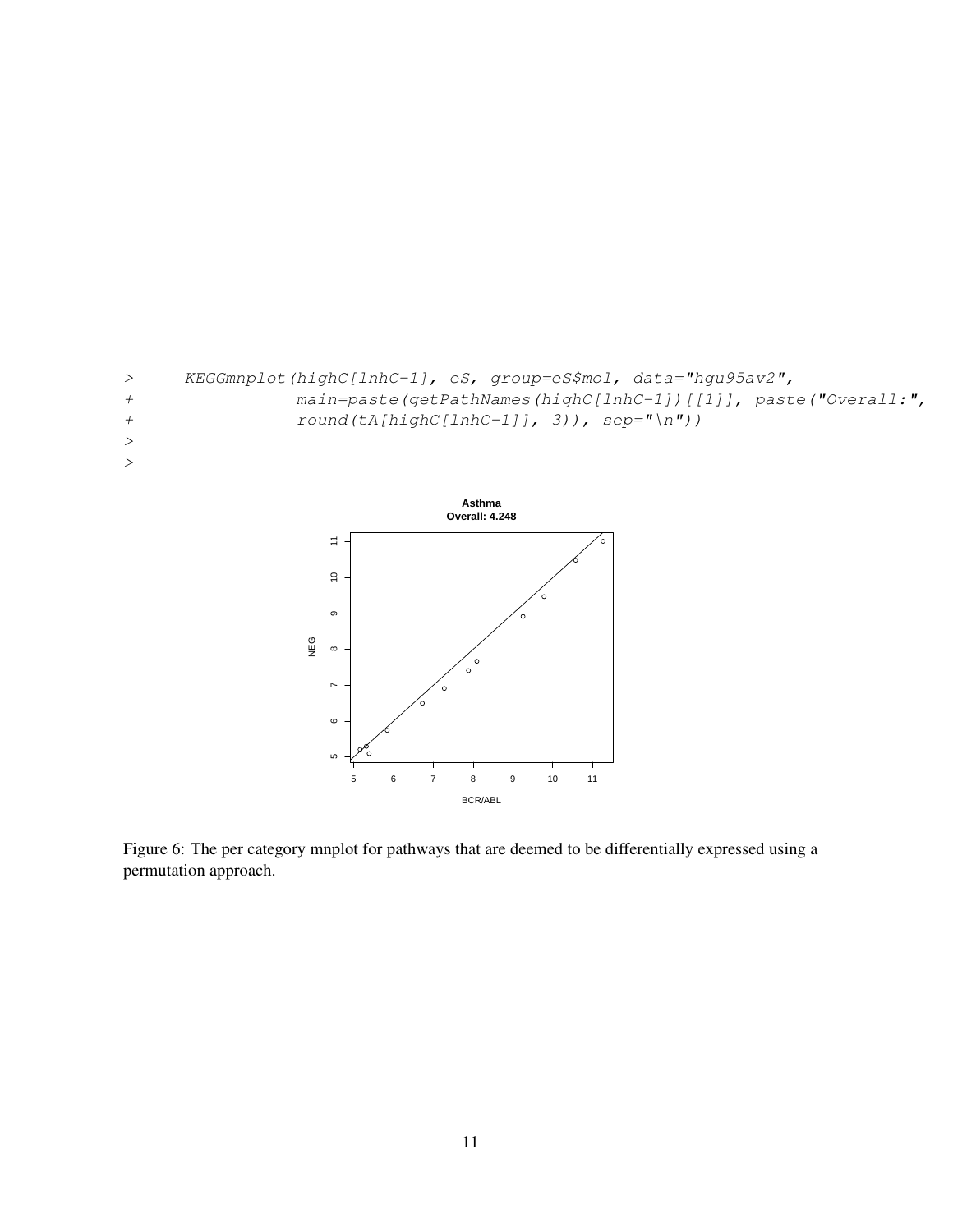



<span id="page-11-0"></span>Figure 7: The per category mean plot pathway that are deemed to be differentially expressed using a permutation approach.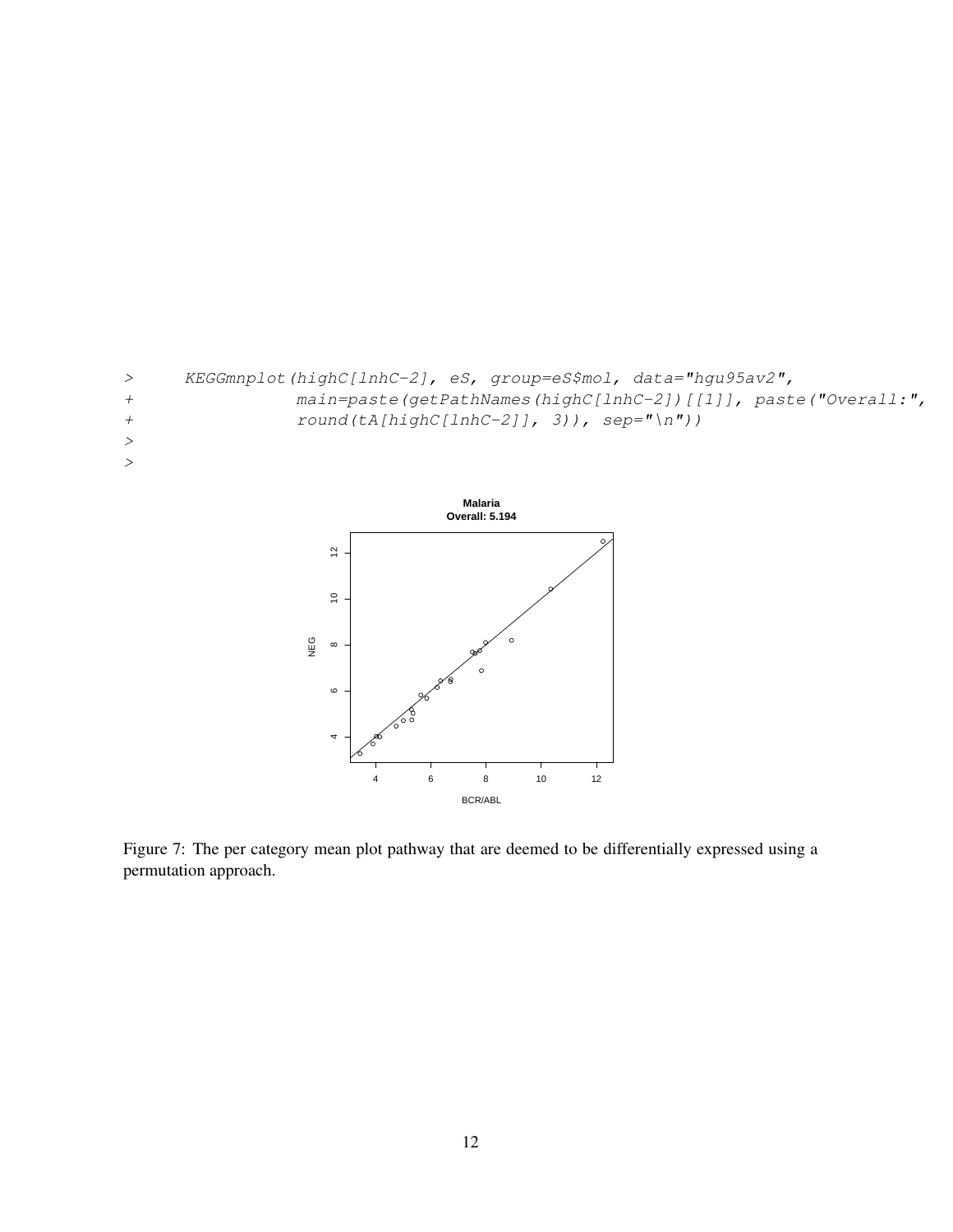| $\geq$ | $tmp2 = KEGG2heatmap(highC[lnhC-2], eS, data="hqu95av2",$      |
|--------|----------------------------------------------------------------|
| $^{+}$ | main=paste(qetPathNames(highC[lnhC-2])[[1]], paste("Overall:", |
| $^{+}$ | round $(tA[highC[1nhC-2]], 3)$ , $sep="\n^n, col=hmcol,$       |
| $^{+}$ | ColSideColors=spcol)                                           |
|        |                                                                |
|        |                                                                |



Figure 8: